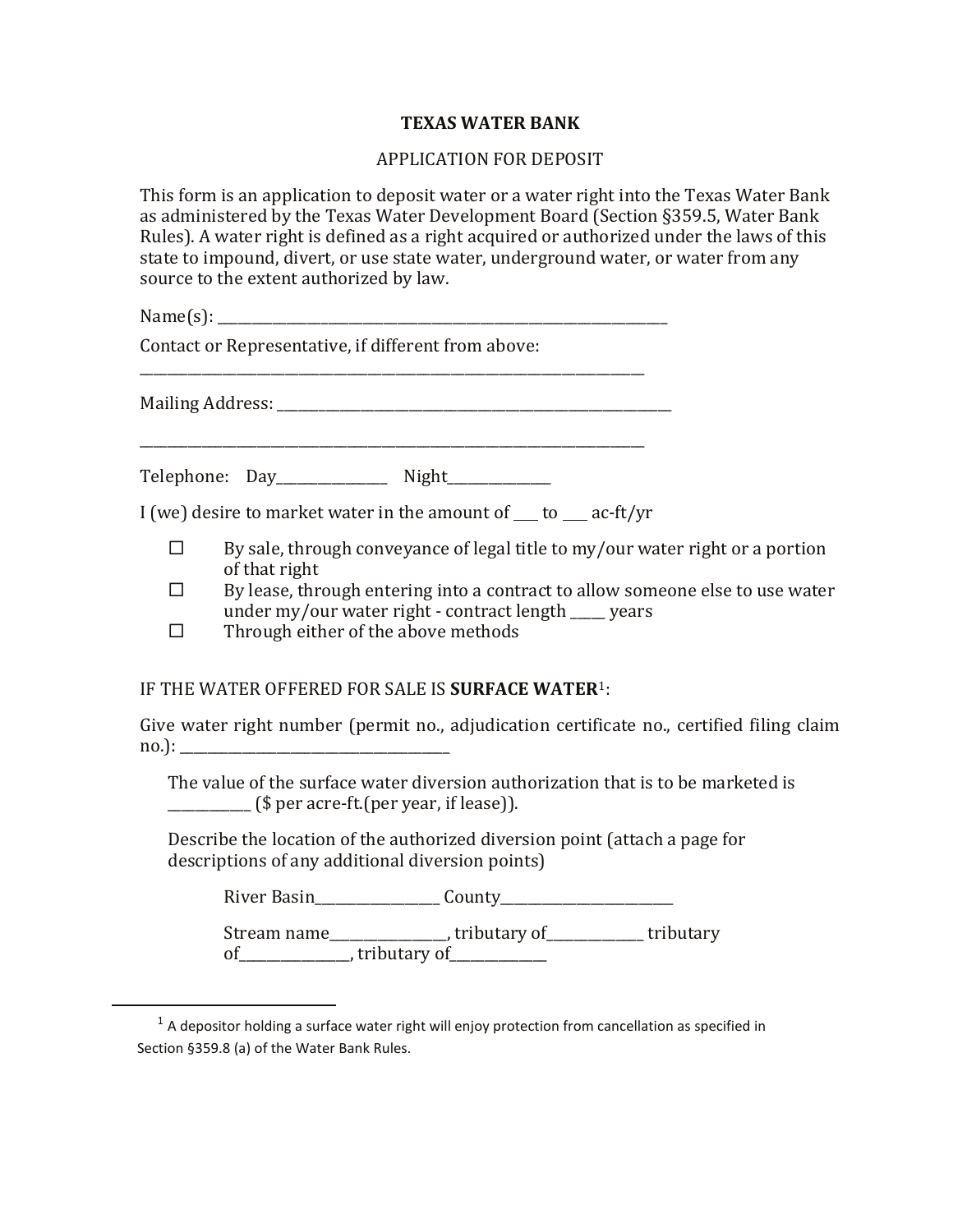| Water Quality Stream Segment, if known |
|----------------------------------------|
|                                        |

Latitude/Longitude (in decimal degrees) \_\_\_\_\_\_\_\_\_\_\_\_\_Lat \_\_\_\_\_\_\_\_\_\_\_\_\_Long

In lieu of lat/long, attach County Highway Map, USGS 7.5' topo map, or other map with the diversion point(s) marked

Please attach a photocopy of the certified filing, permit, or certificate of adjudication issued by the Texas Commission on Environmental Quality).

| For surface water, Indicate the Type of Use: |            |        |       |
|----------------------------------------------|------------|--------|-------|
| Municipal/Domestic                           | Industrial |        | 0ther |
| Irrigation                                   |            | Mining |       |

## IF THE WATER OFFERED FOR SALE IS **GROUND WATER**:

Describe the location of the authorized pumpage point or general place of use (attach a page for descriptions of any additional locations)

Aquifer\_\_\_\_\_\_\_\_\_\_\_\_\_\_\_\_\_\_\_\_\_\_\_ County\_\_\_\_\_\_\_\_\_\_\_\_\_\_\_\_\_\_\_\_\_\_\_

Latitude/Longitude (in decimal degrees) Lat Long

In lieu of lat/long, attach County Highway Map, USGS 7.5' topo map, or other map with pumpage point(s) or general place(s) of use marked

Name of Underground Water Conservation District or Authority with jurisdiction (if applicable)\_\_\_\_\_\_\_\_\_\_\_\_\_\_\_\_\_\_\_\_\_\_\_\_\_\_\_\_\_\_\_\_\_\_\_\_\_\_\_\_

Attach a xerox copy of groundwater withdrawal authorization or permit and give permit number here\_\_\_\_\_\_\_\_\_\_\_\_\_\_\_\_\_\_\_\_\_\_\_\_\_\_\_\_\_\_\_\_\_\_\_\_\_\_\_\_\_

The value of the groundwater withdrawal authorization that is to be marketed is  $\frac{1}{\sqrt{2}}$  (\$ per acre-ft.(per year, if lease)).